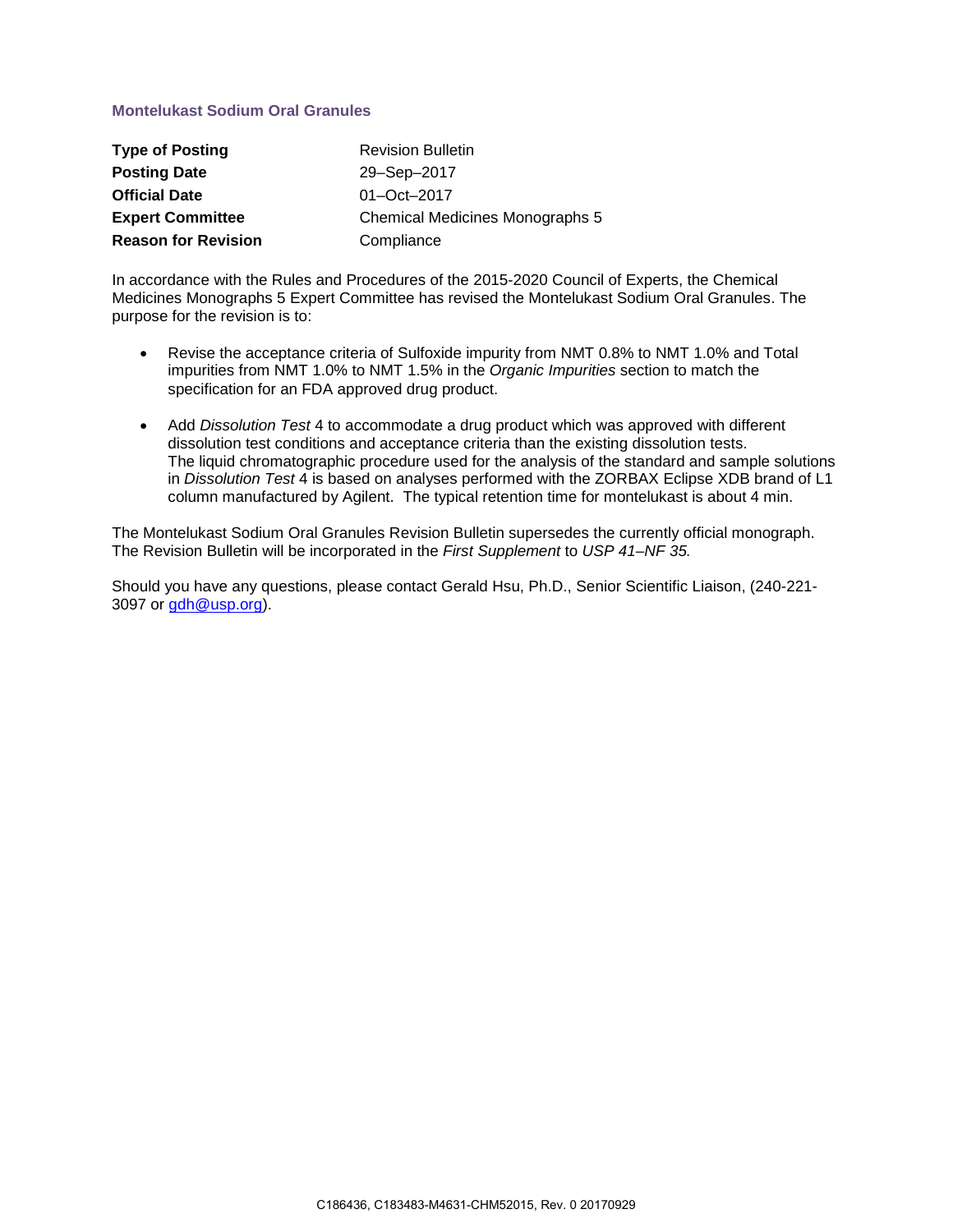# **Montelukast Sodium Oral Granules**

- 
- 

# **A. ULTRAVIOLET ABSORPTION** 〈**197U**〉

montelukast prepared as follows. Transfer the contents [NOTE—The relative retention times for the *cis*-isomer

- **Acceptance criteria:** The *Sample solution* exhibits max-<br>ima only at the same wavelengths as the *Standard* montelukast (C<sub>35</sub>H<sub>36</sub>ClNO<sub>3</sub>S) in the portion of Oral<br>solution. Cranules taken:
- **B.** The retention time of the major peak of the Sample<br>solution corresponds to that of the Standard solution, as  $\qquad \qquad$  Result =  $(r_U/r_S) \times (C_S/C_U) \times (M_{rI}/M_{rZ}) \times 100$ obtained in the *Assay*.

**PROCEDURE**

**Diluent:** Methanol and water (3:1)<br> **Solution A:** 0.2% (v/v) trifluoroacetic acid in water<br> **Solution B:** Methanol and acetonitrile (3:2)<br> **Solution B:** Methanol and acetonitrile (3:2)<br> **Sample solution (mg/mL)**<br> **Sample** 

| Acceptance crite                                                               | <b>Solution B</b><br>(%) | <b>Solution A</b><br>(%) | Time<br>(min) |
|--------------------------------------------------------------------------------|--------------------------|--------------------------|---------------|
| <b>PERFORMANCE TE</b>                                                          | 52                       | 48                       |               |
|                                                                                | 55                       | 45                       |               |
| <b>Change to read:</b>                                                         | 55                       | 45                       | 12            |
|                                                                                | 75                       | 25                       | 22            |
| • DISSOLUTION $\langle 711 \rangle$<br>Test 1<br>Medium: 0.5%<br>water: 900 ml | 75                       | 25                       | 23            |
|                                                                                | 52                       | 48                       | 25            |
|                                                                                |                          | 48                       | 30            |

**Standard solution:** 0.33 mg/mL of USP Montelukast<br>
Dicycloneylamine RS in *Diluent*<br>
Dicycloneylamine RS in *Dilucent*<br>
System suitability solution C. Transfer 10 mL of the<br>
System suitability solution is a clear 10-mL v

sulting solution through a suitable filter of 0.45-µm pore size or centrifuge to obtain a clear solution. **Chromatographic system DEFINITION**<br>
Montelukast Sodium Oral Granules contain Montelukast So-<br>
dium equivalent to NLT 90.0% and NMT 108.0% of the<br>
labeled amount of montelukast (C<sub>35</sub>H<sub>36</sub>ClNO<sub>3</sub>S).<br>
Nore Avoid exposure of samples containing mon **Figure 1.5 magnetic rate:** 1.5 mL/min<br> **Flow rate:** 1.5 mL/min<br> **Flow rate:** 1.5 mL/min<br> **PRINTIFICATION**<br> **PRINTIFICATION**<br> **PRINTIFICATION**<br> **INJURENT ASSORPTION** (197U)<br> **Run time:** 2 times the retention time of montel Diluent: Methanol and water (3:1)<br>
Standard solution: 3.3 µg/mL of USP Montelukast Di-<br>
cyclohexylamine RS in Diluent<br>
Samples: Standard solution, System suitability solution,<br>
Sample stock solution: Nominally 0.02 mg/mL o of one packet to a suitable volumetric flask, add 66%<br>
of the flask volume of *Diluent*, shake well, and sonicate<br>
for 15 min with occasional shaking. Cool to room tem-<br>
perature, dilute with *Diluent* to volume, and mix w **Wavelength range: Samples:** *Standard solution* and *Sample solution* 210–400 nm

- 
- 
- **ASSAY r**<sub>S</sub> = peak response from the *Standard solution*  $C_S$  = concentration of USP Montelukast
	- = concentration of USP Montelukast<br>Dicyclohexylamine RS in the Standard
	-
	- $M_{r1}$  = molecular weight of montelukast, 586.18 **Table 1 M**<sub>*r2*</sub> = molecular weight of montelukast dicyclohexylamine, 767.50

**Time Solution A Solution B Acceptance criteria:** 90.0%–108.0%

### **PERFORMANCE TESTS**

### **Change to read:**

Medium: 0.5% (w/v) sodium dodecyl sulfate in water; 900 mL. Do not deaerate.<br>**Apparatus 1:** 100 mesh; 50 rpm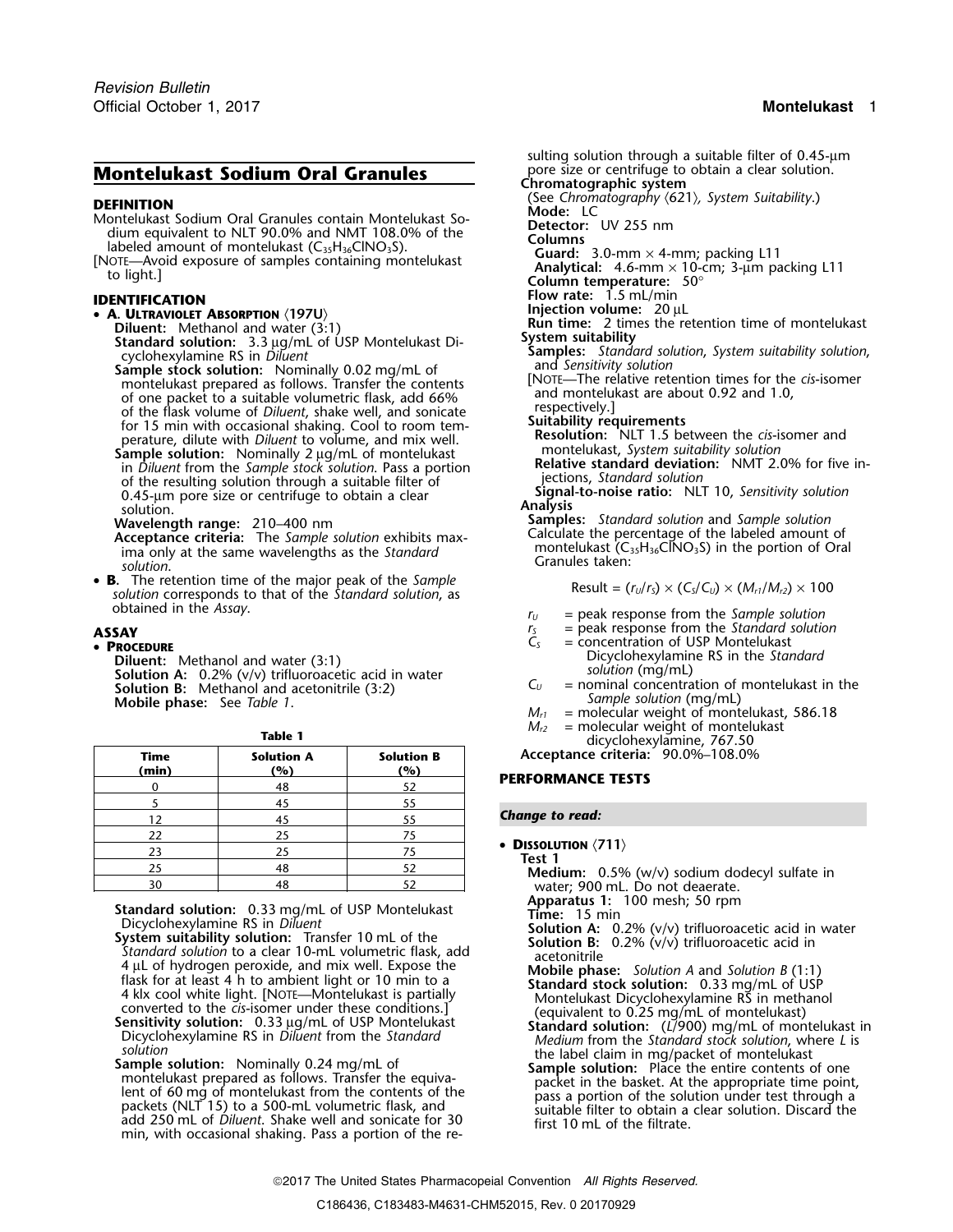(See Chromatography  $\langle 621 \rangle$ , System Suitability.) **Mode:** LC **Detector:** UV 389 nm **Relative standard deviation:** NMT 2.0% **Column:** 3.0-mm × 10-cm; 5-µm packing L11 **Analysis**

**Run time:** 1.5 times the retention time of

**System suitability**

- 
- 

**Relative standard deviation:**  $NMT 2.0\%$  V

**Samples:** *Standard solution* and *Sample solution* Calculate the percentage of the labeled amount of montelukast (C montelukast (C35H36ClNO3S) is dissolved. <sup>35</sup>H36ClNO3S) dissolved: **•**

Result = 
$$
(r_U/r_s) \times C_s \times V \times (1/L) \times 100
$$

- $r_U$  = peak response of montelukast from the *Sample solution* **Apparatus 2:** 50 rpm
- $r<sub>S</sub>$  = peak response of montelukast from the
- $C<sub>S</sub>$  = concentration of montelukast in the *Standard* solution (mg/mL)
- 

- **Test 2:** If the product complies with this test, the label- **Standard stock solution:** 0.524 mg/mL of USP ing indicates that it meets USP *Dissolution Test 2*. Montelukast Dicyclohexylamine RS in *Diluent* (equiva-
- **Medium:** 0.5% (w/v) sodium dodecyl sulfate in lent to 0.4 mg/mL of montelukast)<br>Standard solution: 0.0065 mg/mL
- 
- 

**Solution A:** 0.07 g/L of monobasic sodium phosphate **Solution B:** Acctonitrile

- **Mobile phase:** *Solution A* and *Solution B* (45:55). Add 1.33 mL/L of triethylamine and adjust with phos-
- **Standard stock solution:** 0.1 mg/mL of montelukast through a suitable filter. Discard the first 5 mL of the from montelukast sodium hydrate prepared as fol- filtrate. lows. Transfer a suitable amount of montelukast so-<br>dium hydrate to an appropriate volumetric flask. Dis-<br>(See *Chromatography (621), System Suitability*.) dium hydrate to an appropriate volumetric flask. Dis- (See *Chromatography* 〈621〉*, System Suitability*.) solve in 4% of the flask volume of methanol and **Mode:** LC dilute with *Medium* to volume. Determine the water **Detector:** UV 281 nm content of montelukast sodium hydrate at the time of
- **Standard solution:** 0.004 mg/mL of montelukast in **Flow rate:** 0.8 mL/min *Medium* from the *Standard stock solution* **Flow Flow rate:** 25 µL

**Sample solution:** Place the entire contents of one packet in the basket. At the appropriate time point, montelukast centrifuge a portion of the solution under test. System suitability centrifuge a portion of the solution under test.<br>**Chromatographic system** 

(See *Chromatography* 〈621〉*, System Suitability*.) *solution*

**Column:** 4.6-mm × 5-cm; 1.8-µm packing L1 **Column temperature:** 35°

- 
- 
- **Run time:** 1.5 times the retention time of montelukast

**Chromatographic system**<br>(See Chromatography (621), System Suitability.) **Sample:** Standard solution **Suitability requirements<br>Relative standard deviation:** NMT 2.0% **Column temperature:**  $50^{\circ}$  **Samples:** *Standard solution* and *Sample solution*<br>**Flow rate:** 0.9 mL/min **Sample Solution** Calculate the percentage of the labeled amount **Flow rate:**  $0.9 \text{ mL/min}$ <br> **Flow rate:**  $0.9 \text{ mL/min}$ <br> **Calculate the percentage of the labeled amount of montelukast (C<sub>33</sub>H<sub>36</sub>CINO<sub>3</sub>S) dissolved: Inference 25 International montelukast (C<sub>35</sub>H<sub>36</sub>ClNO<sub>3</sub>S) dissolved:**  $\text{Result} = (r_v/r_s) \times C_s \times V \times (1/L) \times 100$ **Sample:** *Standard solution*<br> **Sample:** *Standard solution*<br> **Suitability requirements**<br> **Suitability requirements**<br> **Suitability requirements Suitability requirements**<br> **Suitability requirements**<br> **S** = concentration of montelukast in the *Standard solution*<br>  $\frac{1}{2}$  = concentration of montelukast in the *Standard* = concentration of montelukast in the *Standard*<br>solution (mg/mL) **Analysis**<br> **Analysis** *V* = volume of *Medium*, 900 mL<br> **Samples:** Standard solution and Sample solution *L* = label claim (mg/packet) Calculate the percentage of the labeled amount of **Tolerances:** NLT 80% (*Q*) of the labeled amount of **.Test 3:** If the product complies with this test, the Resulting indicates that it meets USP Dissolution Test 3. **Medium:** 0.5% (w/v) sodium dodecyl sulfate in *Standard solution*<br> **Solution A:** 2.72 g/L of monobasic potassium phos-<br>
phate in water<br>
phate in water *solution* (mg/mL) **Mobile phase:** Acetonitrile and *Solution A* (70:30) *V* = volume of *Medium*, 900 mL **Diluent:** Acetonitrile and water (50:50) **System suitability solution:** Expose a portion of *Stan-L* = label claim (mg/packet)<br> **Tolerances:** NLT 85% (Q) of the labeled amount of *dard solution* in a clear glass vial to direct room light<br>
montelukast (C<sub>35</sub>H<sub>36</sub>CINO<sub>3</sub>S) is dissolved.<br>
for about 30 min. montelukast  $(C_{35}H_{36}CINO_3S)$  is dissolved.<br>
Standard stock solution: 0.524 mg/mL of USP est 2: If the product complies with this test, the label-<br>
Standard stock solution: 0.524 mg/mL of USP water; 900 mL **Standard solution:** 0.0065 mg/mL of USP **Apparatus 1:** 100 mesh; 50 rpm Montelukast Dicyclohexylamine RS in *Medium* from Time: 15 min<br>Time: 15 min the *Standard stock solution* (equivalent to 0.005 mg/ mL of montelukast) **Sample solution:** Transfer the entire contents of one packet to the dissolution vessel. At the specified time 1.33 mL/L of triethylamine and adjust with phos-<br>point, withdraw 10 mL of sample from the dissolution<br>phoric acid to a pH of 6.7.<br>point is point, withdraw 10 mL of sample from the dissolution vessel. Pass a portion of the solution under test<br>through a suitable filter. Discard the first 5 mL of the content of montelukast sodium hydrate at the time of<br>tandard solution: 0.004 mg/mL of montelukast in The Manusch Column temperature: 40°<br>**Column temperature:** 40°<br>Flow rate: 0.8 mL/min *Medium* from the *Standard stock solution*<br> **Injection volume:** 25 µL<br> **Injection volume:** 25 µL<br> **Run time:** About 1.5 times the retention time of **Chromatographic system Samples:** *System suitability solution* and *Standard* **Mode:** LC **C Mode:** LC **EXECUTE Mode:** LC **C EXECUTE EXECUTE EXECUTE EXECUTE EXECUTE EXECUTE EXECUTE EXECUTE EXECUTE EXECUTE EXECUTE EXECUTE EXECUTE EXECUTE EXECUTE EXECUTE EXECUTE** montelukast are 0.8 and 1.0, respectively.]<br>**Suitability requirements Resolution:** NLT 2.0 between the *Z*-isomer and **Flow rate:** 1 mL/min montelukast, *System suitability solution*<br>**Injection volume:** 100 µL **montelukalling factor:** NMT 2.0 for montelukalling factor: NMT 2.0 for montelukal **Tailing factor:** *NMT 2.0 for montelukast, System suitability solution* 

**Relative standard deviation: NMT 2.0%, Standard** *solution*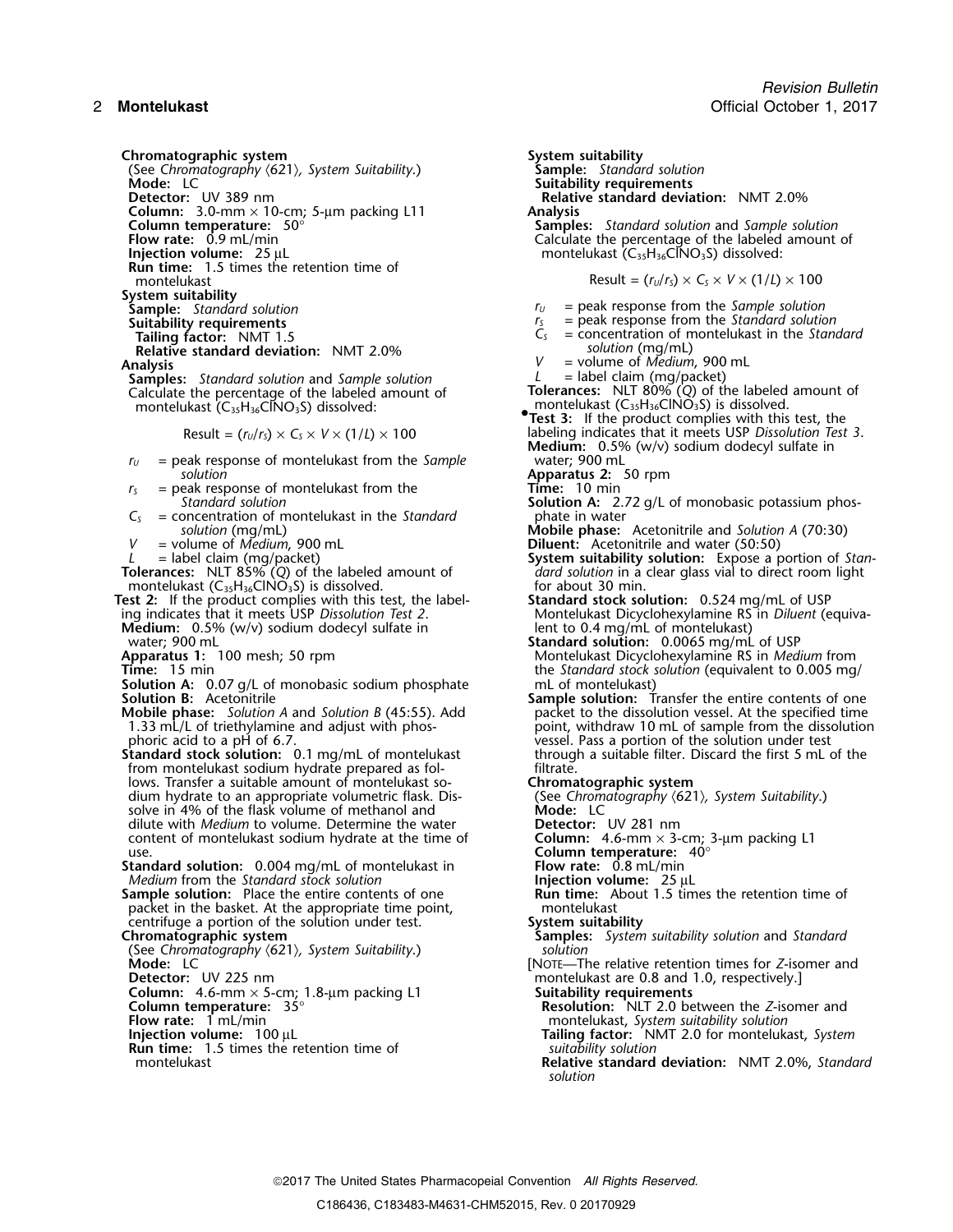**Analysis** • **UNIFORMITY OF DOSAGE UNITS** 〈**905**〉 **Samples:** *Standard solution* and *Sample solution* Calculate the percentage of the labeled amount of

- 
- 
- 
- 
- 
- 
- 

**Tolerances:** NLT 80% (*Q*) of the labeled amount of **Analysis**<br>
montelukast (C<sub>33</sub>H<sub>36</sub>ClNO<sub>3</sub>S) is dissolved.• (RB 1-Oct-2016) **Samples:** *Standard solution* and *Sample solution* 

- montelukast  $(C_{35}H_{36}CINO_3S)$  is dissolved.<br> **Samples:** Standard solution and Sample solution<br>
Test 4: If the product complies with this test, the<br>
labeling indicates that it meets USP Dissolution Test 4.<br>
Medium: 0.5% (
- **Apparatus 1:** 100 mesh; 50 rpm
- 
- **Solution A:** 3.9 g/L of sodium phosphate monobasic  $r_s$  = peak response from the *Standard* solity dihydrate in water. Adjust with dilute phosphoric acid  $r_s$  = concentration of USP Montelukast dihydrate in water. Adjust with dilute phosphoric acid *C<sub>S</sub>* to a pH of 3.7.
- **Mobile phase:** Acetonitrile and *Solution A* (80:20) **Diluent:** *Medium*
- **Standard solution:** 0.005 mg/mL of montelukast in *Sample solution* (mg/mL)<br>*Diluent* from montelukast sodium hydrate. Determine *M<sub>r1</sub>* = molecular weight of montelukast, 586.18 *Diluent* from montelukast sodium hydrate. Determine *M<sub>r1</sub>* = molecular weight of montelukast, the water content of montelukast sodium hydrate at *M<sub>r2</sub>* = molecular weight of montelukast the water content of montelukast sodium hydrate at *the time of use*.
- the time of use.<br>Sample solution: Place the entire contents of one and acceptance criteria: Meet the requirements of one packet in the basket. At the specified time point, withdraw 10 mL of sample from the dissolution vessel. **IMPURITIES** Pass a portion of the solution under test through a suitable filter paper. Discard the first 3 mL of the *Change to read:* filtrate.

**Chromatographic system**<br>(See Chromatography  $(621)$ , System Suitability.)

- 
- 
- 

**Injection volume:**  $50 \mu L$ <br> **Run time:** NLT 1.5 times the retention time of<br>
montelukast<br> **System suitability**<br> **System suitability**<br> **Result** =  $(r_U/r_S) \times (C_S/C_U) \times (M_{r1}/M_{r2}) \times (1/F) \times 100$ 

**Samples:** *Standard solution* and *Sample solution*<br>
Calculate the percentage of the labeled amount of *Solution* (mg/mL) *Solution* (mg/mL) Calculate the percentage of the labeled amount of *solution* (mg/mL)<br>montelukast (C<sub>35</sub>H<sub>36</sub>ClNO<sub>3</sub>S) dissolved: *C<sub>U</sub>* = nominal concentration of montelukast in the

- 
- 
- 
- - = volume of *Medium*, 900 mL<br>= label claim (mg/packet)

**Tolerances:** NLT 80% (*Q*) of the labeled amount of <code>montelukast</code> (C35H36ClNO3S) is dissolved. $_{\bullet}$   $_{\text{\tiny{ (RB 1-Oct-2017)}}}$ 

- 
- Calculate the percentage of the labeled amount of **Solution A, Solution B, Mobile phase,** and **System** montelukast (C35H36ClNO3S) dissolved: **suitability:** Proceed as directed in *Dissolution Test 1*. **Standard solution:** 26.4 <sup>µ</sup>g/mL of USP Montelukast Result = (*<sup>r</sup>U*/*<sup>r</sup>S*) <sup>×</sup> *<sup>C</sup><sup>S</sup>* <sup>×</sup> *<sup>V</sup>* <sup>×</sup> (1/*L*) × (*Mr1*/*Mr2*) ×<sup>100</sup> Dicyclohexylamine RS in methanol
- **Sample solution:** Nominally 0.02 mg/mL of  $r_U$  = peak response from the *Sample solution*<br> $r_S$  = peak response from the *Standard solution*<br> $r_S$  = peak response from the *Standard solution*<br>of one packet to a suitable volumetric flask, add 66%  $V = \text{volume of Medium}, 900 \text{ mL}$ <br>  $M_{r1} = \text{molecular weight of montelukast}$ <br>  $M_{r2} = \text{molecular weight of montelukast}$ <br>  $M_{r2} = \text{molecular weight of montelukast}$ <br>  $V = \text{volume of Medium}, 900 \text{ mL}$ <br>  $M_{r2} = \text{molecular weight of montelukast}$ <br>  $M_{r2} = \text{molecular weight of montelukast}$ <br>  $V = \text{molecular weight of montelukast}$ <br>  $V = \text{molecular weight of mottelukast}$ <br>  $V = \text{molecular weight of mottelukast}$ <br>  $V = \text$

solution Test 1, except use an *Injection volume* of 5 µL.<br>**Analysis** 

 $Result = (r<sub>U</sub>/r<sub>S</sub>) \times (C<sub>S</sub>/C<sub>U</sub>) \times (M<sub>r1</sub>/M<sub>r2</sub>) \times 100$ 

- 
- $r_U$  = peak response from the *Sample solution*<br> $r_S$  = peak response from the *Standard solution*
- 
- Dicyclohexylamine RS in the *Standard* solution (mg/mL)
- $C_U$  = nominal concentration of montelukast in the
- 
- 

**Acceptance criteria:** Meet the requirements

Contraction and Sample system Suitability.)<br>
Contraction and Suite of the Suite of the Suite of the Suite of the Suite of the Suite of the Suite of the Suite of the Suite of the Suite of the Suite of the Suite of the Suite

- **Sample:** Standard solution<br> **Suitability requirements**<br> **Suitability requirements**<br> **Suitability requirements**<br> **Suitability requirements**<br> **Suitability requirements**<br> **Suitability requirements**<br> **Suitability requirement** 
	-
- **Analysis** *<sup>C</sup><sup>S</sup>* = concentration of USP Montelukast
	-
	- *Sample solution* (mg/mL)<br> *Result* = (*r<sub>U</sub>*/*r<sub>S</sub>*) × *C<sub>S</sub>* × *V* × (1/*L*) × 100 *M*<sub>*r1*</sub> = molecular weight of montelukast, 586.18<br> *M*<sub>*c*2</sub> = molecular weight of montelukast
		- -

 $N_{12}$  = peak response from the *Sample solution*<br>  $N_{12}$  = molecular weight of montelukast<br>  $N_{12}$  = peak response from the *Standard solution*<br>  $N_{12}$  = molecular weight of montelukast<br>  $N_{12}$  = molecular weight of

2017 The United States Pharmacopeial Convention *All Rights Reserved.*